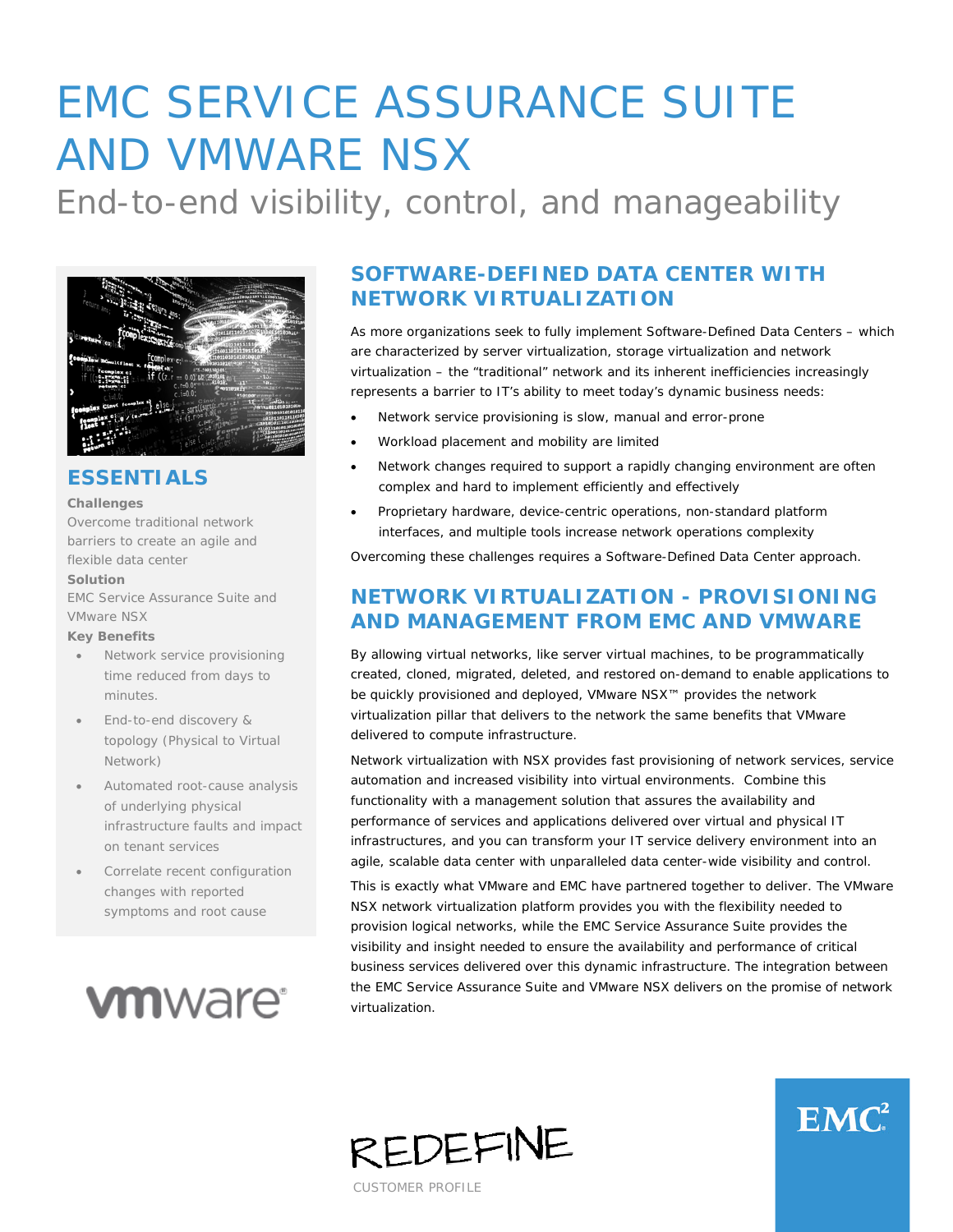#### **SOFTWARE-DEFINED DATA CENTERS WITH NETWORK VIRTUALIZATION**

VMware NSX is the leading network virtualization platform that delivers the operational model of a virtual machine for the network. Similar to virtual machines for compute, VMware NSX virtual networks are fully functional networks in software, which are programmatically provisioned and managed independent of underlying hardware.

NSX reproduces the entire network model, Layer 2, Layer 3, and Layers 4 through 7 network services, in software, enabling any network topology—from simple to complex multi-tier networks—to be created and provisioned in minutes. NSX exposes a complete suite of simplified logical networking elements and services including logical switches, routers, firewalls, load balancers, VPNs, QoS, monitoring, and security. These logical network services are provisioned programmatically when virtual machines are deployed and move with virtual machines. Existing applications operate unmodified and see no difference between a virtual network and a physical network connection.



#### **COMPLEMENTING NSX VISIBILITY WITH EMC SERVICE ASSURANCE SUITE**

Traditional networks spread configuration and forwarding state across multiple, diverse network devices, resulting in impaired visibility and a potential impact on troubleshooting. NSX consolidates all states for all NSX components and enables virtual network elements, and the mapping between virtual network topologies and the underlying physical network, to be readily accessible through standard protocols and Restful NSX APIs.

The integration of NSX with the EMC Service Assurance Suite assures availability and performance of services and applications delivered over both virtual and physical IT infrastructures. The EMC Service Assurance Suite provides end-to-end management from the tenant through the virtual network infrastructure, all the way to the physical infrastructure components.

The Service Assurance Suite discovers all of the underlying components of the NSX environment, including their relationships to the physical infrastructure, providing end-to-end discovery and visibility. The Service Assurance Suite also discovers and presents topology views of the NSX platform, which consists of a control cluster, logical switches, logical routers, transport zones, and edge gateways, in addition to the controller nodes and NSX Manager. You have unparalleled line of sight into your virtual and physical network infrastructure that helps in quickly correlating failures, performing impact analysis, and reducing Mean-Time-To-Resolution (MTTR).